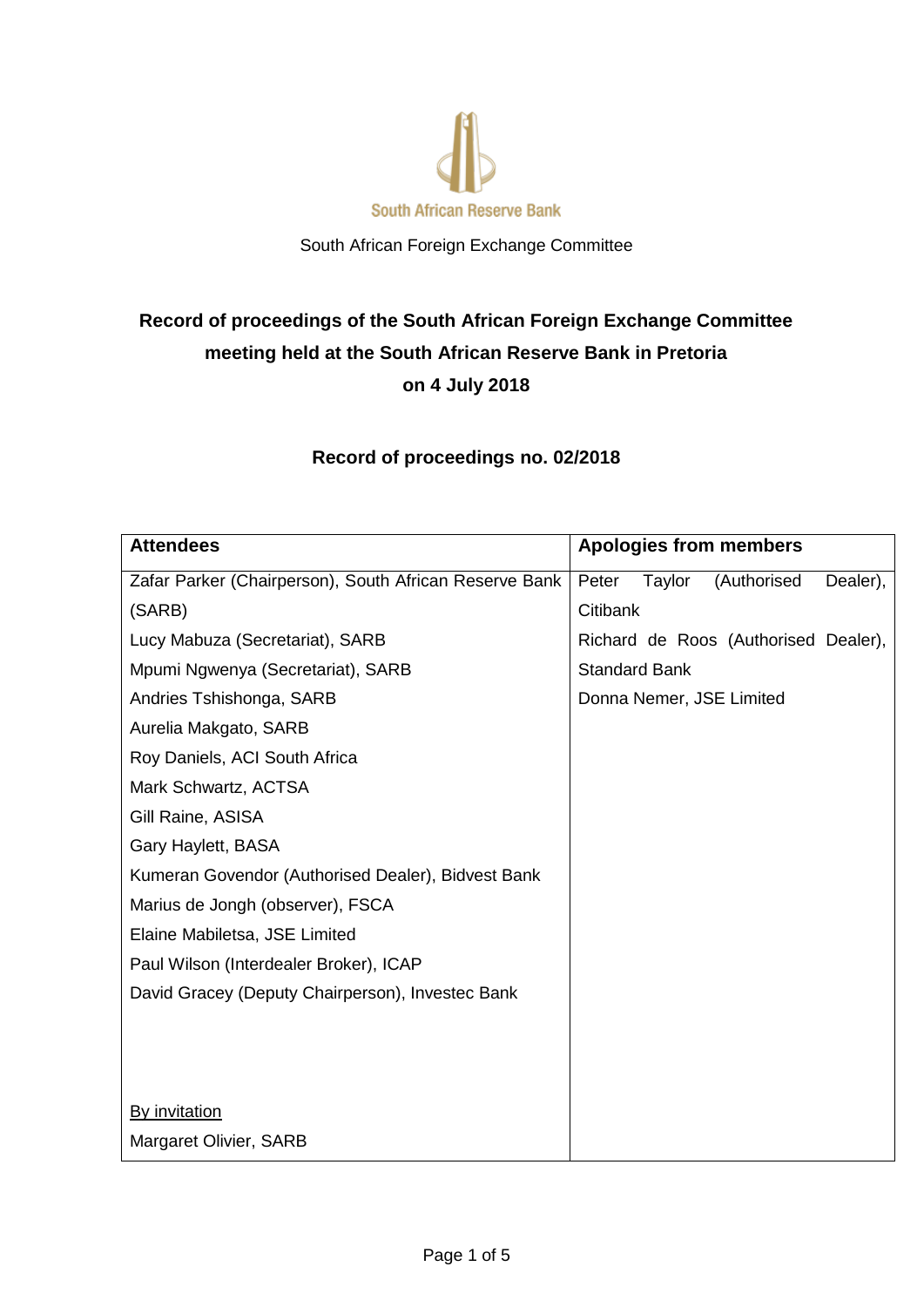## **1. Overview**

An update on the Financial Markets Review (FMR) project was provided and the key discussions were based on the topics listed below:

- 1.1 feedback on the outreach programme by South African Foreign Exchange Committee (SAFXC) members;
- 1.2 the 2018 work plan for the SAFXC; and
- 1.3 updates from the Global Foreign Exchange Committee (GFXC).

#### **2. Update on the Financial Markets Review project**

The following were highlighted in the FMR presentation:

- 2.1 The mandate of the Financial Markets Review Committee (FMRC), which involved reviewing the standards and practices, governance, accountability and incentives in the wholesale South African financial markets, both regulated and unregulated.
- 2.2 The FMRC was envisaged to develop overarching principles for the code of conduct for the wholesale South African financial markets.
- 2.3 SAFXC members advised that the envisaged code of conduct should be aligned to the existing codes such as Code of conduct for over-the counter (OTC) Derivatives Providers published by Financial Sector Conduct Authority (FSCA) and the FX Global Code (Code) in order to avoid confusion in the domestic financial markets.

## **3. Summary of discussions**

3.1 Feedback from SAFXC members on the outreach programme

SAFXC members provided a feedback on discussions they had with their respective constituents. A representative of local authorised dealers provided a detailed feedback on the meeting held with other local foreign exchange authorised dealers. The following keys issues were highlighted and discussed among SAFXC members:

3.1.1 Authorised dealers supported the formation of the SAFXC, including the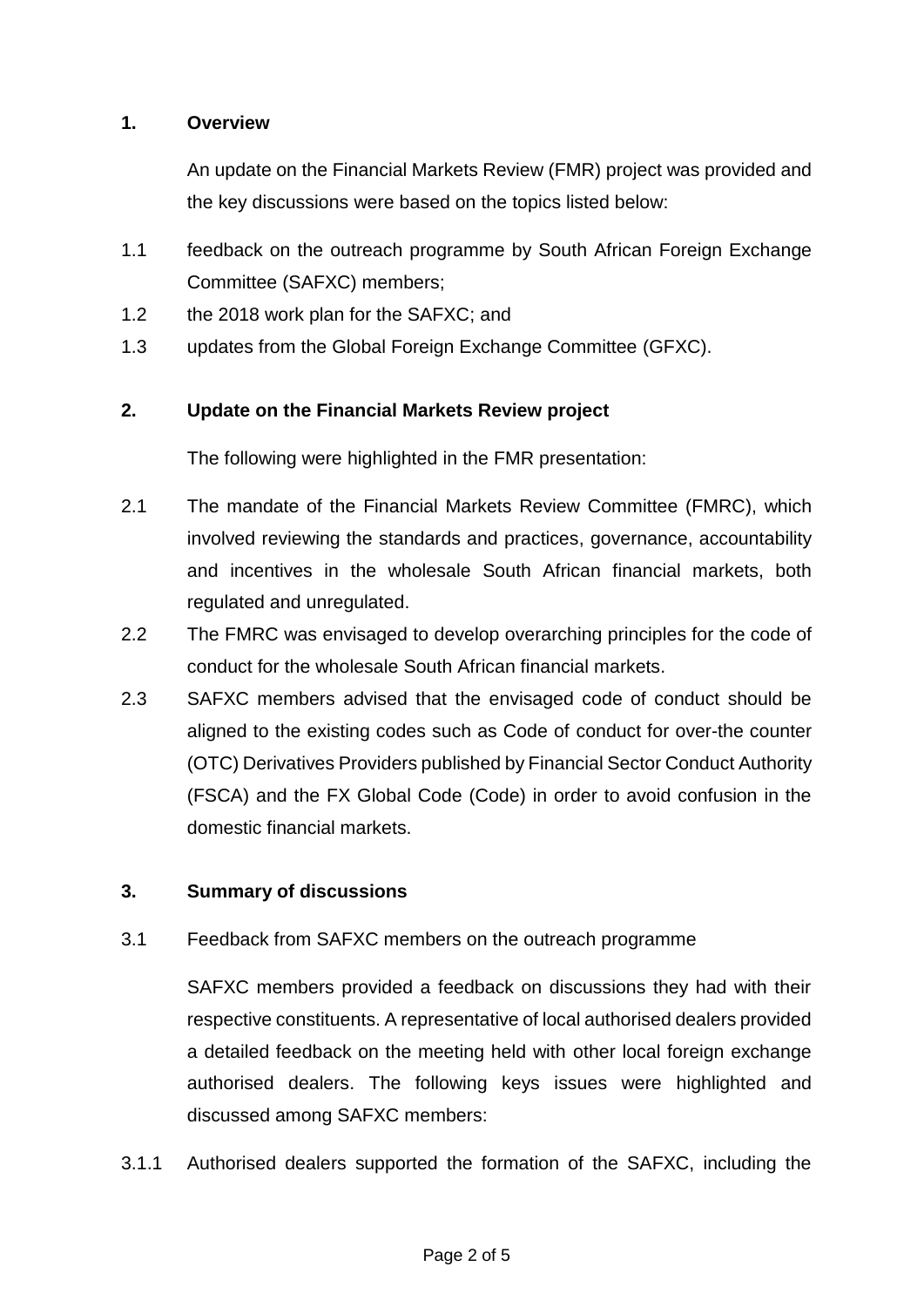endorsement of the Code. Authorised dealers who had already endorsed the Code and published their Statement of Commitments (SoCs), provided guidance on the business processes that could be adopted before publishing the SoC.

- 3.1.2 The 'last look' concept was a topical subject at the GFXC. A general consensus was that 'last look' in the South African context was understood to be a protection against a latency conduct, which was different compared to the way applied by offshore market players. There was a view that the 'last look' would remain ambiguous if it had to be adopted in its current form. As a result, more research and analysis would be done before implementation.
- 3.1.3 On the 'cover and deal' concept, SAFXC members acknowledged the limited expertise within the Committee. However, it was proposed that members with necessary expertise around this subject should lead the discussions in the SAFXC meetings. The consolidated views of SAFXC members would serve as feedback at the GFXC meetings.
- 3.1.4 On the internalisation of price making in emerging markets (EMs), including South Africa, SAFXC members agreed that this approach or business strategy was more advanced in developed markets (DM). The price or spread turned to widen more in EMs, exerting pressure on funding costs for banks as they had to utilise their balance sheet to offload risks. There was consensus that high-frequency pricing and trading (or the frequency of the transactions per seconds) was more prevalent in DMs, owing more to sophistication in these markets.
- 3.1.5 On algorithms trading and best execution, it was agreed that such transactions should be done with least impact in the financial markets. It was highlighted that in the South African context, where the market was dominated by major commercial banks, prices were observable by traders and not by most market participants. Also, SAFXC should take a lead in highlighting the impact of algorithm trading and price transparency on EM financial markets at the GFXC meetings.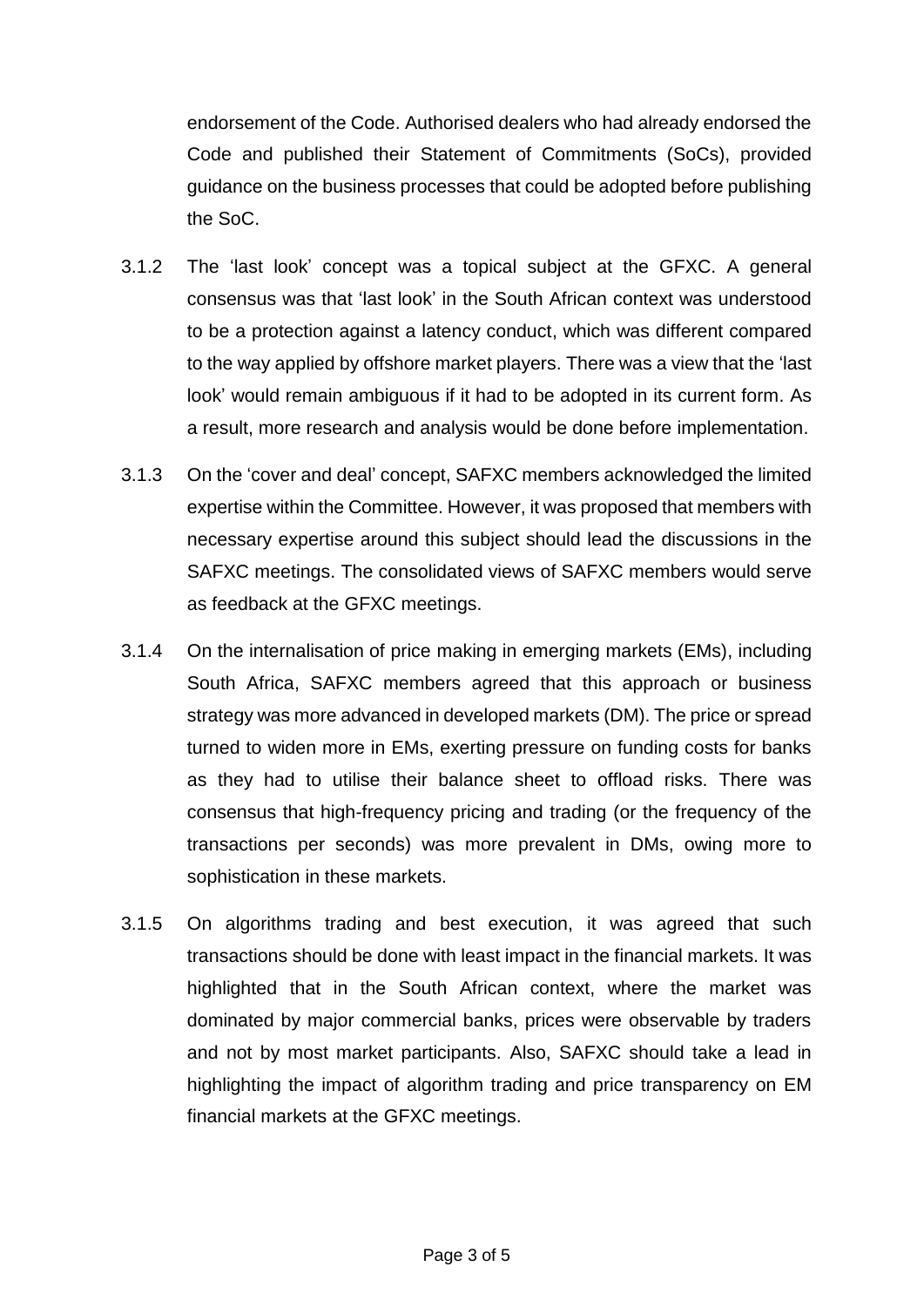- 3.1.6 It was proposed that the SAFXC should produce a paper on EM execution capabilities and liquidity distribution, to highlight and explain the challenges facing the EMs. Such a paper should be produced in collaboration with other EMs and be forwarded to the GFXC for discussion. This emanated from the concerns around trade execution and liquidity distribution across the EM compared to the DM countries. When viewed from G10 perspective, the liquidity was commoditised.
- 3.1.7 SAFXC highlighted the need for greater participation from the buy side in the domestic market to endorse the Code and publishing SoCs. This was in line with the GFXC establishing a working group to focus on this issue. There was also an acknowledgment that a universe of hedge funds in South Africa was largely equity driven, with a limited number falling within the domain of traditional asset management. This made it difficult to implement the Code in this sector of the market. Nonetheless, members were expected to encourage their constituencies to endorse the Code and publish their SoCs.
- 3.1.8 With regard to the Authorised Dealers with Limited Authority's (ADLAs) request to be considered as member of the SAFXC, it was suggested that the Chairperson and Deputy Chairperson would liaise with Financial Surveillance Department in the South African Reserve Bank (SARB) to establish the status of the ADLAs. The feedback would be provided in the next SAFXC meeting.
- 3.1.9 Regarding the SAFXC's proposal to lobby the SARB to extend the transitional period of 1 September 2018 deadline for conducting FX trades, members unanimously agreed such action was no longer necessary as authorised dealers were confident that the deadline would be met.
- 3.2 2018 work plan of the South African Foreign Exchange Committee

Members of the SAFXC would provide continuous feedback on the progress being made in endorsing the Code. In addition, members would review GFXC working papers circulated earlier. It was also agreed that issues that were discussed in the GFXC meetings would be part of agenda items for discussion in the 2018 work plan for the SAFXC.